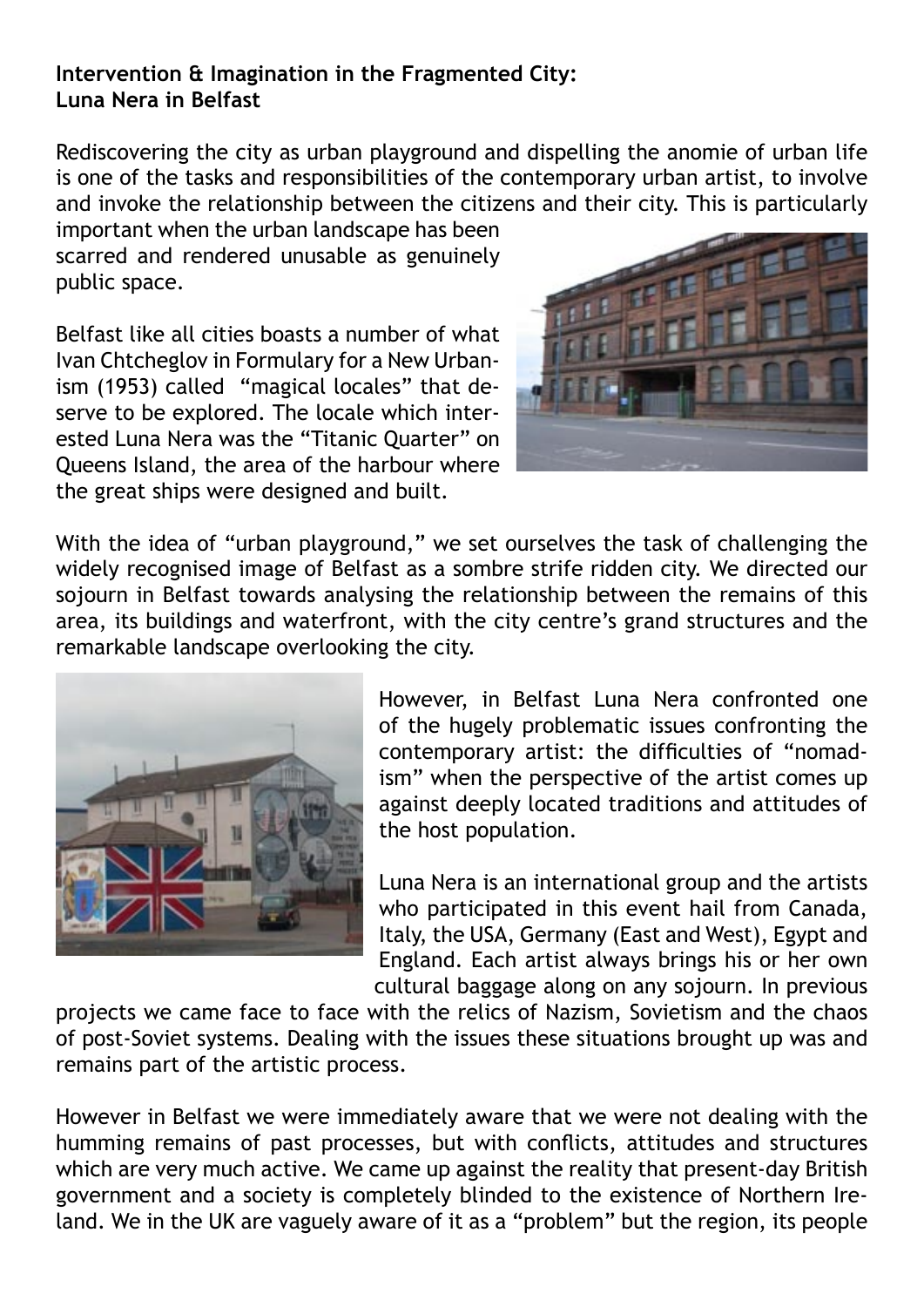and its history are things we do not deal with. It is completely off the radar.

If the majority of British people ignore Northern Ireland, most of the rest of Europe and beyond are totally unaware of its existence. For most of us, European religious



conflict is something that belongs in the history of the 30 Years War. It was difficult for us to know how to address the unfamiliarity and closedness of a region where people identify themselves and each other as belonging to one of two religious allegiances, where every part of the city is portioned into territories – many demarcated by flags, murals and in the most shocking case, a "peace wall" dividing the territories. The "peace wall" is just one of the many scars that remain on the landscape of a damaged city.

Today the physical beauty of Belfast is emerging, as the fragile settlement has en-

sured that the armed conflict is essentially over. However the segregation endures, and internecine fighting still ravages the city's suburbs and occasionally spills into the city centre. Although the trouble is not so visible, it is still a dangerous place. We cannot pretend that our own brushes with the situation were not uncomfortable. However, the experience of being in Belfast were extremely valuable and forced us to think deeper



about our practice and what we hope to achieve with our site responsive work.



So if the struggles and conflicts in Belfast are closed and unreachable to us as outsiders, we had to find a way to work in such a way that what we could create something which would reach out to all the of the city and not address one or another group. In our initial research we were told that while it was possible to work with local groups to access the local history, these groups tend to serve one or the other sectarian population. The alternative was to work alone, under the guidance of PS2, the organisation which invited us. PS2 is concerned

with bringing contemporary art to Belfast and regenerating the "Cathedral Quarter"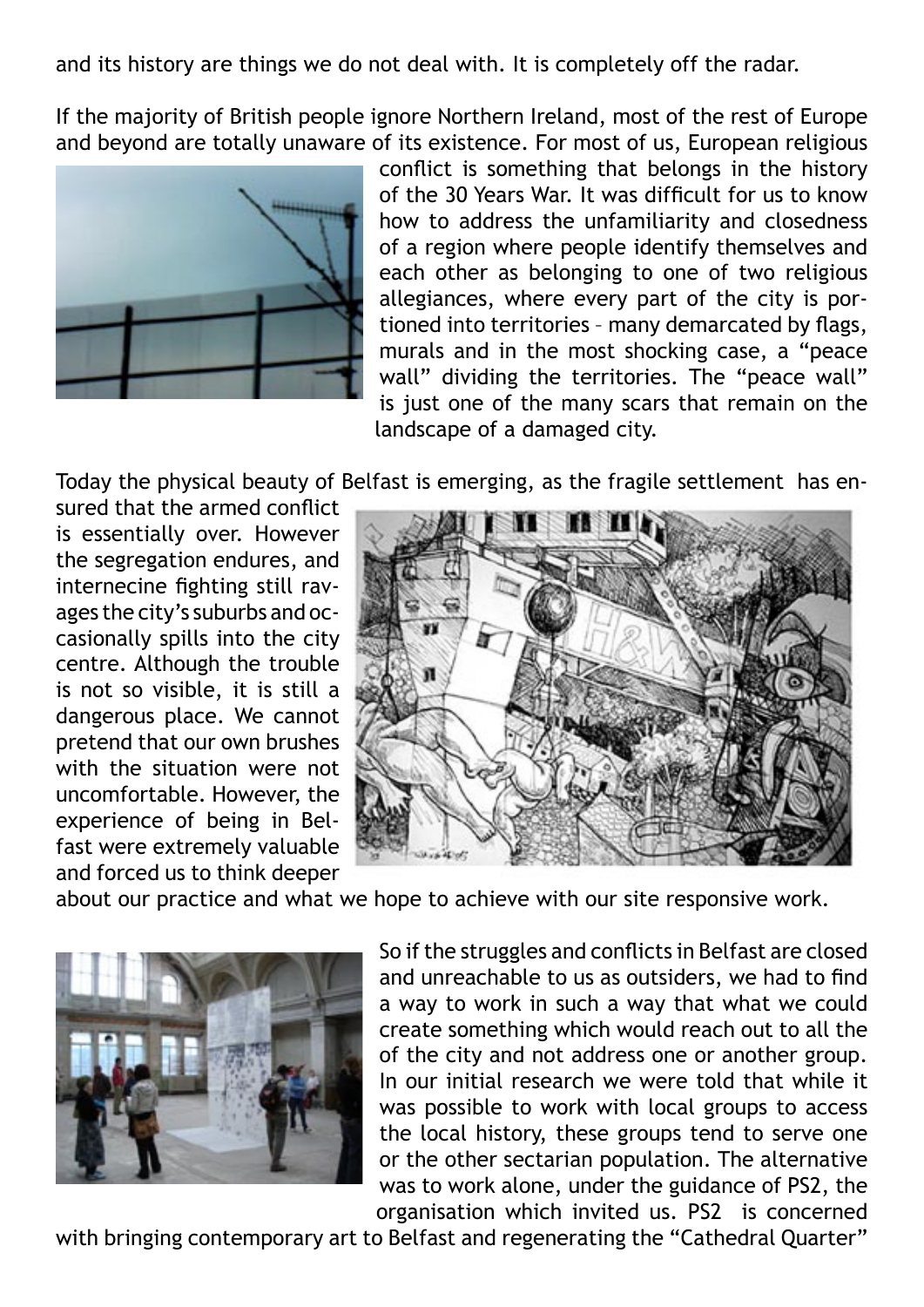

of the city as an arts district.

In discovering the spectacular remains of the Harland and Wolff Drawing Offices, where the Titanic and other great ships were designed, we believed that we had found a forgotten and hidden jewel of the city's history. However we were soon disabused of that notion. Harland and Wolff, we were told, was a segregated place. It H & W was dominated

by one sectarian group and less than 10% of workers belonged to another group. Therefore, Queens Island was a territory unknown to a large sector of the population. This was not the city's history we were exploring but the history of one group. Even though subsequent research showed us that the situation was complex, it is

part of the popular conception of how things were. The city and its history live in a permanent loop of "them" and "us", of "we" and the "other".

Luna Nera took this as a challenge. No one person, one group, one race can entirely own a city or a nation. It became our task to create a project that would in some small way restore the forgotten site on Queens Island to the whole of Belfast, and invite everyone to look and claim for themselves a part of the city's history.



The opening of a site as historical artefact (a museum, stately home, visitor at-



traction and so on) means that the narrative that accompanies one's entering is a specific historical narrative, a claiming of "heritage". History is not "objective" – it is simply a collection of things that we think we know. The telling of history is certainly not objective, filtered as it is by the unconscious baggage that the tellers are carrying. It is not an accident that in English the word "history" contains the word "story". It is a story, how we understand the past: the different academic theories, the conflicting belief systems, the im-

pact of politics, ideology and religion on how we understand "fact" and the elusive "objectivity" is impossible.

The opening of a site to art, however briefly, is something else. In this case the artists are able to subject the grand narrative of history to a different kind of examination. For us, we wished to open the closed history of Queens Island, not to "educate" – replacing one set of propaganda with another – but to allow people to see and feel the place mediated by creativity and not authority. In a city that has